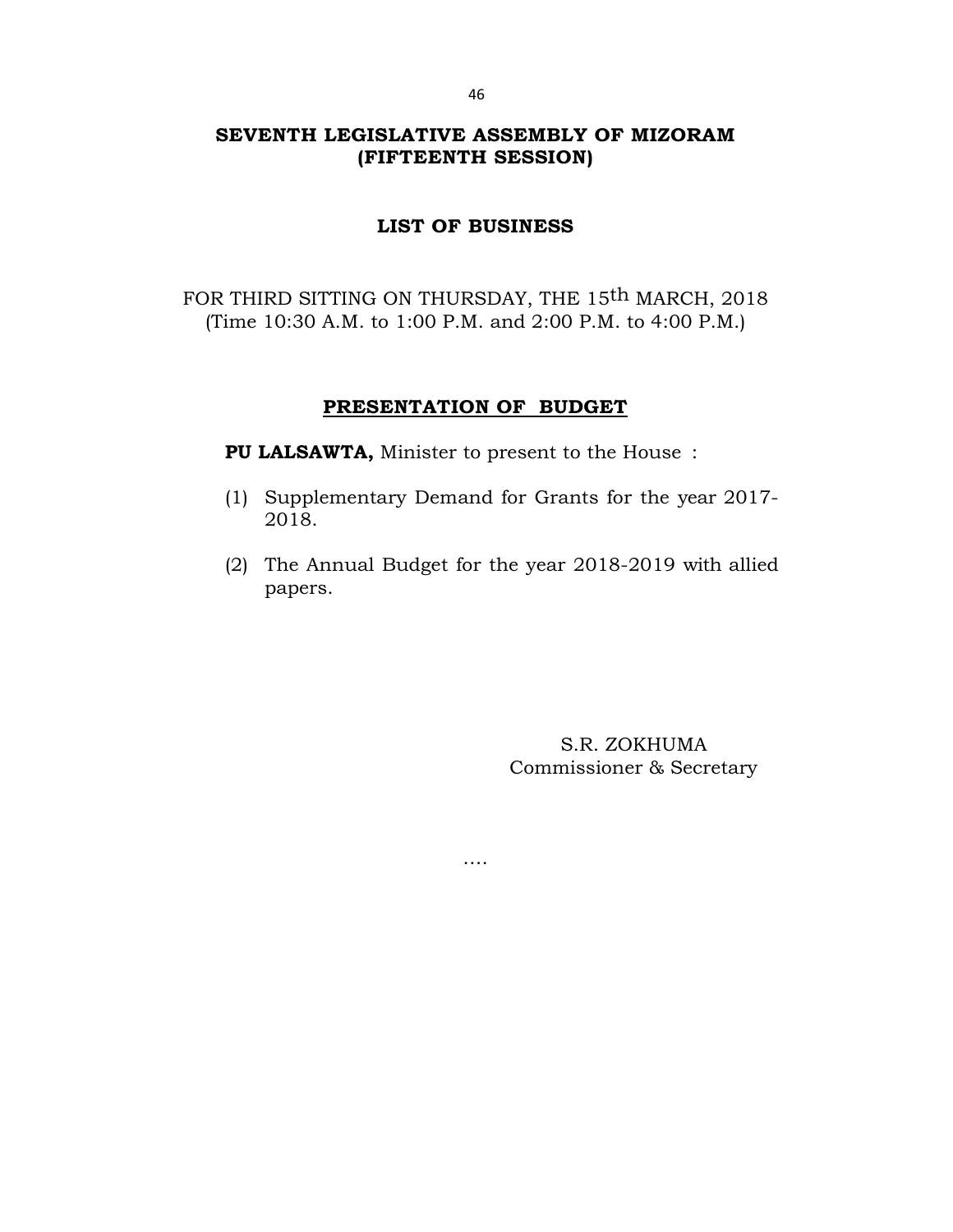**SPEAKER :** ' **'** When you have eaten and are satisfied, praise the LORD your God for the good land he has given you.'

Deuteronomy 8: 10

I will now call upon the Hon. Finance Minister, Pu Lalsawta to lay The annual budget for the year 2018-2019 with allied papers on the Table of the House.

**PU LALSAWTA, MINISTER:** Pu Speaker, with your permission and of his Excellency, The Governor of Mizoram, I lay the annual Budget for the year 2018- 2019 with allied papers on the Table of the House.

Mr. Speaker, Sir,

With your permission I rise to present the Regular Budget for the Financial Year 2018-19 and the Supplementary Demand for Grants 2017-18 for discussion and for its subsequent approval.

2. I feel honoured and privileged to be a member of this august House which has given me the opportunity to serve the people of the State. It gives me great pleasure to lay the regular budget for 2018-19 for which I am deeply thankful to the Government and the people of this State for giving me this opportunity.

3. Over the years, the Members of this esteemed House contemplated the State Budget with great passion and exuberance. On behalf of the Government, I would like to commend the Members for their vigour.

4. The Government has taken active measures to promote the overall development of the people by preparing and realizing comprehensive plans and projects for further development of the State. Mizoram, being one of the younger States, and having limited resources, whatever limited resources and revenues of the State have to be utilized with utmost efficiency.

5. Under the dynamic leadership of the Hon"ble Chief Minister, the State has made significant progress in terms of economic and fiscal parameters. The debt to GSDP ratio of the State has declined to 46.22 per cent in 2016-17 and it is anticipated to be further reduced to 40.87 per cent in 2017-18(BE). The Fiscal Deficit of the State for 2018-19 is projected at 1.14 per cent of the projected GSDP.

#### **Budget Estimates**

6. Mr. Speaker, Sir, the State Budget is a document which highlights the visions and objectives of the Government. Since it is an important document because it highlights the initiatives of the Government for bring about the overall development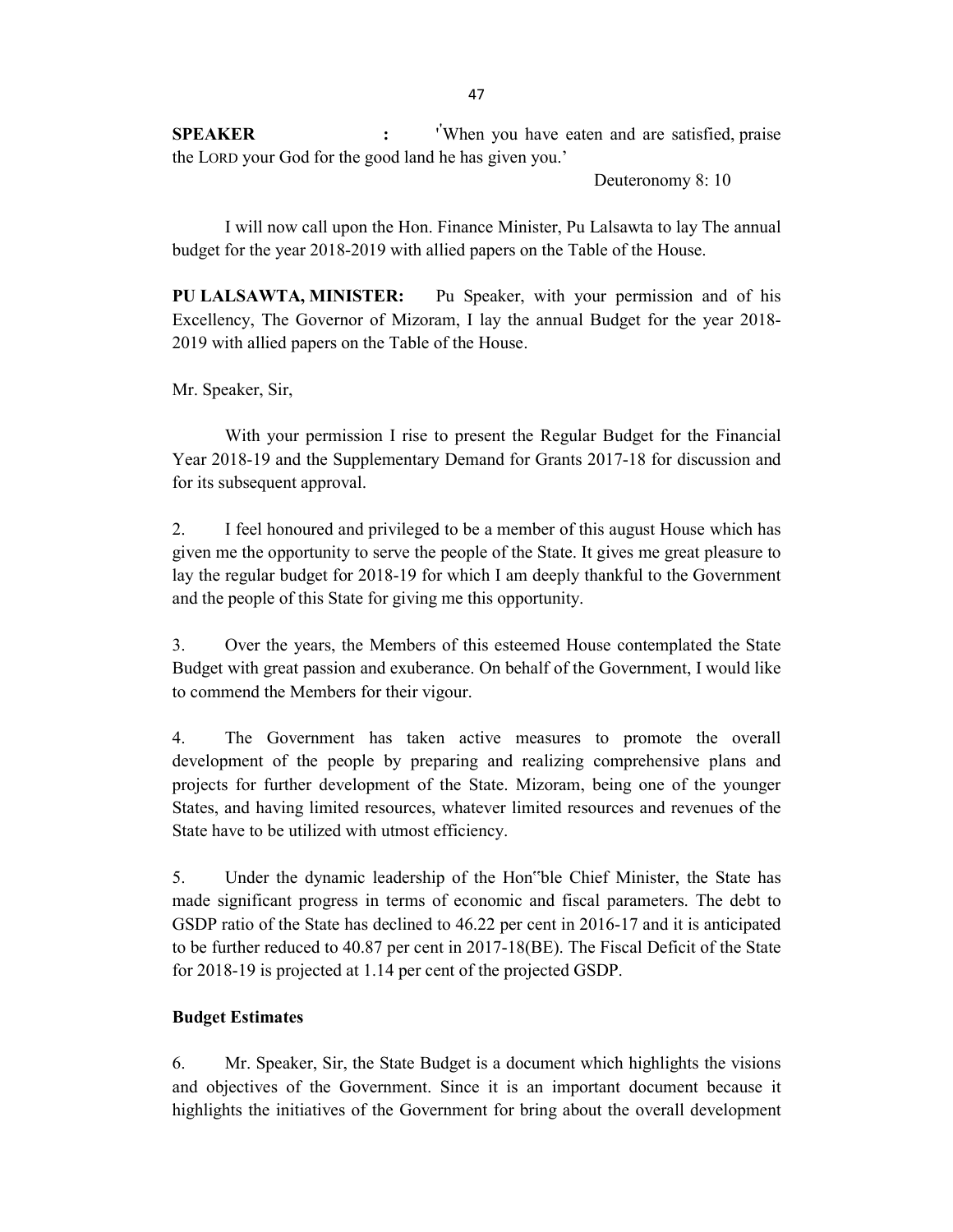of the people. With your permission, I will now highlight the significant points of the Budget Estimates.

## **I. Revenue Receipt**

7. The State's Own Revenue collection comprises of Tax and Non-Tax Revenues. The total amount of fund to be received through collection of own Tax Revenue for 2018-19 is projected at ₹807.19 crore which shows an increase of 16.2% over the previous year. Out of the total State"s own revenue collection, ₹483.34 crore is anticipated to be generated through Tax Revenues while the balance amount of ₹323.85 crore is to be received on account of Non-Tax Revenues.

8. As per recommendations of the Fourteenth Finance Commission, the total amount of funds to be devolved to the State is projected at ₹3625.32 crore during 2018-19 which incorporates taxes to be received on account of GST. In addition to revenues received from Devolution of Taxes & Duties, it is projected that ₹2588.00 crore will be received on account of Post Devolution Revenue Deficit Grant ₹18.00 crore for State Disaster Response Fund and other funds amounting to ₹10.10 crore during 2018-19. Furthermore, a total of ₹27.41 crore is expected to be received on account of Urban Local Bodies Grant out of which ₹21.35 crore is ULB-Basic Grant and ₹6.06 crore is to be received under ULB-Performance Grant. Since, ULB fund is explicitly for Municipal Corporations, this fund is to be utilized by the Aizawl Municipal Corporation.

9. A total amount of ₹444.60 crore is projected to be received under Block Loans under Grants for States/Union Territories comprising of EAP, NLCPR, BADP, NSAP and PMKSY. It is also anticipated that a total of ₹55.18 crore will be received on account of Central Road Fund, RKVY and others.

10. It is also projected that a sum of  $\overline{\ell}1210.99$  crore will be received from various Ministries for taking up Centrally Sponsored Schemes. In addition, a total of ₹122.64 crore is anticipated to be received under the Schemes of North Eastern Council. Since, the State has to bear a certain portion of the total costs for taking up these programmes/schemes, it is desired that Central Programmes/ Schemes with a sharing pattern above 90:10 may not be availed except those schemes that are indispensable for the development of the State.

11. In summation of the above, the total Revenue Receipt of the State for the year 2018-19 is projected at ₹8909.43 crore. Out of the expected receipt, funds to be received on account of ULB Grant, SDRF and Block Grants are tied funds intended to meet specific targets. Furthermore, the total amount to be received on account of EAP, NLCPR, NEA and CSS cannot be completely relied on as they have the tendency to vary.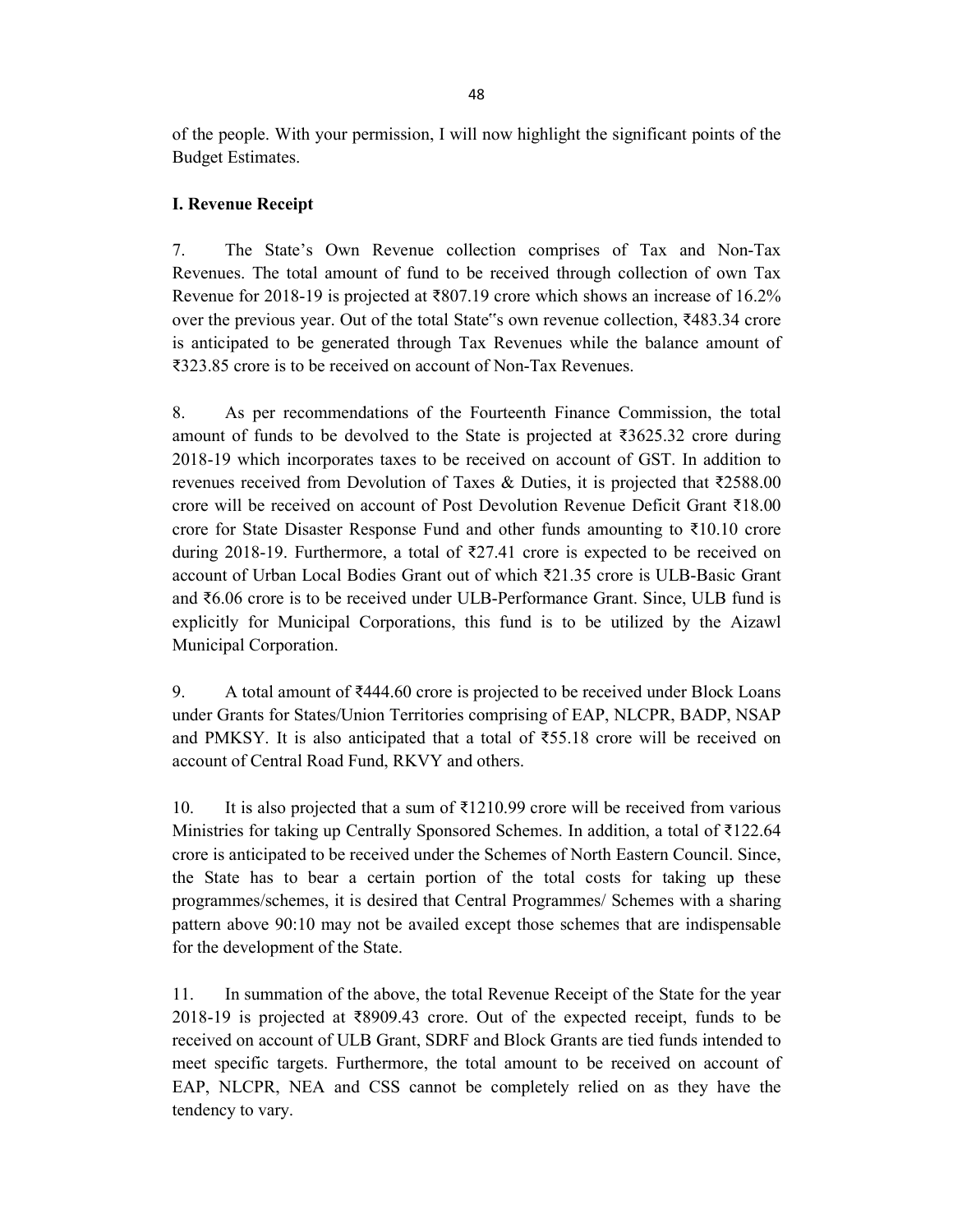#### **II. Capital Receipts**

12. Capital Receipts include borrowings from financial institutions, loans from the Central Government in the form of Block Loans and recoveries of loans and advances. The total Capital Receipts to be realized during 2018-19 is projected at ₹763.22 crore, out of which, ₹550.00 crore is to be raised from Market Borrowings, ₹150.00 crore from NABARD under RIDF, ₹5.97 crore from NCDC and ₹0.03 crore from Ways and Means Advances.

#### **Major sources of Revenues**

13. The single indirect tax regime in the form of Goods and Services Tax was rolled out by the Central Government on 1st July, 2017. The GST subsumed all previous taxes that were levied on the sale of goods or provision of services by either Central or State Government. GST comprises Central Goods and Services Tax (CGST), Integrated Goods and Services Tax (IGST) and State Goods and Services Tax (SGST) out of which SGST is to be levied by the State Government. As per report received from Finance Ministry, the amount of tax received by the Centre and the States has declined during the post GST era with the States not being able to reach the intended targets. The GST Council has since made several amendments to the Act for better tax collection. The e-Way bill system implemented form 16th January, under GST is anticipated to reap better dividends especially on account of SGST and IGST. Though, the tax reform has gone through some rough patch during the initial stages of its inception. It has now slowly gained traction and is projected to pay huge dividends in the medium to long term. Based on the tax collection under GST during the current year, the total revenue expected on account of GST during 2018-19 is ₹50.00 crore.

14. A major portion of the State"s own tax collection over the years is received on account of Taxes on Sales/Trades, etc. The total revenue to be collected under this head is projected at ₹307.80 crore for 2018-19.

15. The revenues collected under State Excise have enlarged substantially ever since the inception of the Mizoram Liquor (Prohibition & Control) Act, 2014. A total amount of ₹51.50 crore is being collected during the current year. The revenue to be generated under State Excise for 2018-19 is therefore projected at ₹59.40 crore.

16. Collection of revenues on account of Stamps & Registration Fees and Land Reforms under Revenue Department and Taxes on Income & Expenditure is projected at ₹20.70 crore and ₹16.20 crore respectively.

17. Since the inception of the Mizoram Motor Vehicles Taxation (Amendment) Act, 2015, collection of revenues under Transport Department has progressively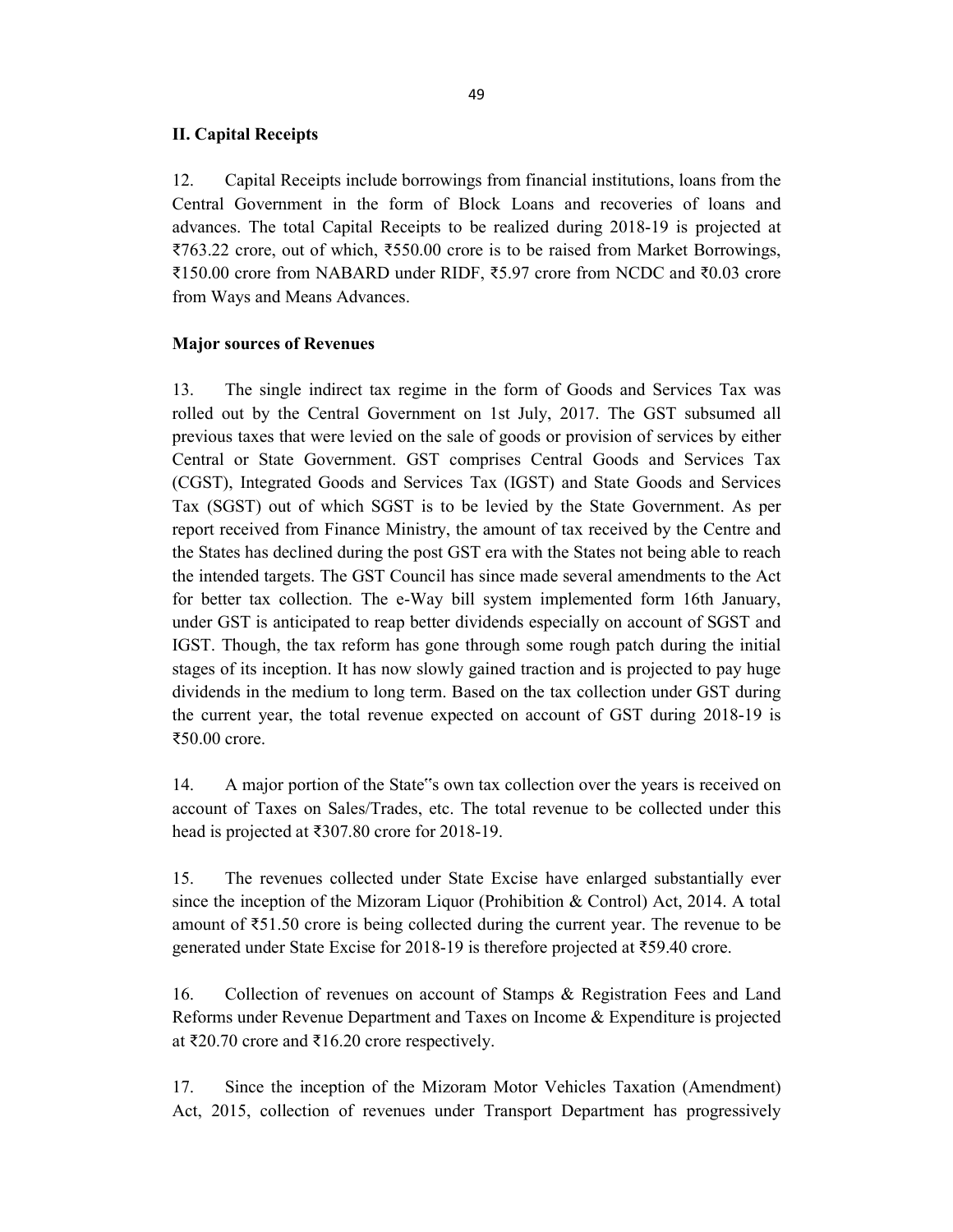increased. It is projected that the total taxes to be collected on account of Taxes on Vehicles and Other Taxes on Goods & Passengers will be in the tune of ₹29.24 crore.

18. The Mizoram Water Supplies (Control)(Amendment) Rules, 2011 came into force from 21st November, 2014. With the implementation of the Mizoram Water Supplies Rules, revenue generated through water tariff has shown a gradual increase. During 2016-17 a total of ₹37.51 crore had been collected on account of water tariff. Therefore, a total of ₹43.20 crore is projected for 2018-19.

19. As per the Central Electricity Authority (CEA) guidelines, Power & Electricity Department is entrusted to propose revision of power tariff rate of the State which is to be submitted to JERC every year. Revision of tariff rates has resulted in progressive increase of the revenues generated through power tariffs. It is projected that ₹196.14 crore will be received on account of power tariff during 2018-19.

## **III. Expenditure**

20. Mr. Speaker Sir, now let me come to the expenditure side of the Budget Estimates for 2018-19. Salary, Pension and Interest payments are committed expenditures of the State capturing a huge percent of the total revenue collection. Nevertheless, the Government strives to enlarge the expenditure incurred on Capital Accounts to create quality infrastructures for the overall development of the State.

21. The gross revenue expenditure for 2018-19 is estimatedat₹7181.62 crore. Revenue Expenditure includes expenditure incurred on account of general administration, operation and maintenance of Infrastructures and expenditure on human resources under Social and Economic programmes such as schools and hospitals and all other sectors. The Net Revenue Expenditure is projected to be ₹7179.62 crore. The difference between gross and net revenue expenditure to be noted above is due to Stock Recoveries under PWD and Printing & Stationery Department.

22. The Gross State Capital Expenditure for 2018-19 is projected at ₹2161.64 crore. Expenditure incurred under Capital Accounts comprises Capital Outlay for taking up infrastructure development works under different sectors and loans & advances to employees under the Government. The Net Capital Expenditure for 2018- 19 is calculated to be ₹1983.38 crore.

23. The total Gross Disbursement for the year 2018-19 is projected at ₹9672.64 crore which is an increase of 9.88 per cent over and above the previous year. The Net Disbursement is projected at ₹9492.38 crore with the difference being ₹180.26 crore.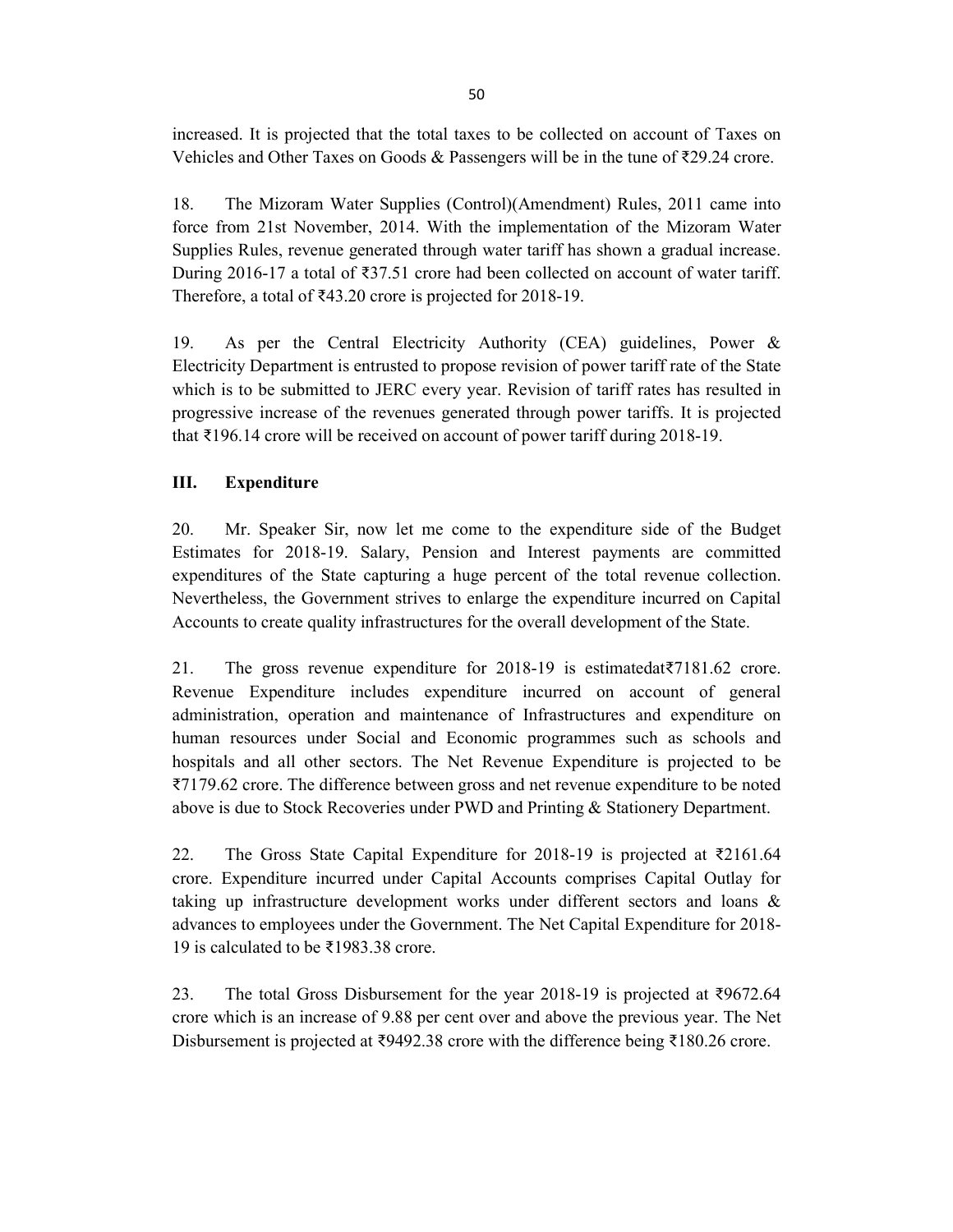#### **Important allocation of funds**

24. An important programme of the Government in the form of the New Economic Development Policy (NEDP) has been implemented from 2016-17 onwards. A total of ₹750.00 crore was allocated during 2017-18 which is raised to ₹1000.00 crore for 2018-19. An important objective of the programme is to bring about increased productivity in Agriculture and allied activities by providing requisite public infrastructures thereby enabling the farmers to have a sustainable source of livelihood. The resultant increase in production will necessitate networking and processing of the produce, thereby promoting the transition to a market economy which will, in turn, create employment avenues for the people. Government intervention will be in providing the necessary infrastructures and facilities for actualization of the common requirement of the people and societies. By revitalizing the enthusiasm of the farmers who constitute more than half of the total population, the economy of the State will pick up pace, thereby, creating employment opportunities which will subsequently draw the unemployed youths often in danger of sinking to drug and other social problems, towards the sphere of employment. Various works to be taken up under NEDP for 2018-19 are highlighted in the following paragraphs along with other major spending items.

25. Due to the incessant rains in the State in the recent past, the road conditions have deteriorated along the lengths and breadths of the State posing a huge problem particularly for rural residents. In its attempts to solve the problems caused due to bad road conditions, the Government has taken up active measures to resolve the hardship faced by the people and therefore allocates ₹100.00 crore under NEDP for Improvement of roads to be taken up during 2018-19. Other proposals for 2018-19 under PWD includes, Improvement of Internal Roads in City/Towns, Community Road Maintenance, Construction of Critical Road (Thenhlum) and Lunglei Bypass road, each amounting to ₹10.00 crore.

26. Improvement of Aizawl City Drainage System amounting to ₹20.00 crore is to be taken up jointly by PWD and PHE Department.

27. A total of ₹80 crore is earmarked under NEDP to be taken up by UD&PA Department for "Improvement of Urban Infrastructures in Cities and Towns". Furthermore, Aizawl Junction Improvement Scheme and Aizawl City Non-Motorized-Transport Master Plan Implementation with an allocation of ₹10.00 crore each are to be taken up in the next year. A total of  $\text{\textdegree}30.00$  crore is earmarked for Construction of State Guest House, Government Transit Building and Civil Services Club. Construction of Truck Terminal at Champhai Zotlang amounting ₹5.00 crore is to be taken up under NEDP.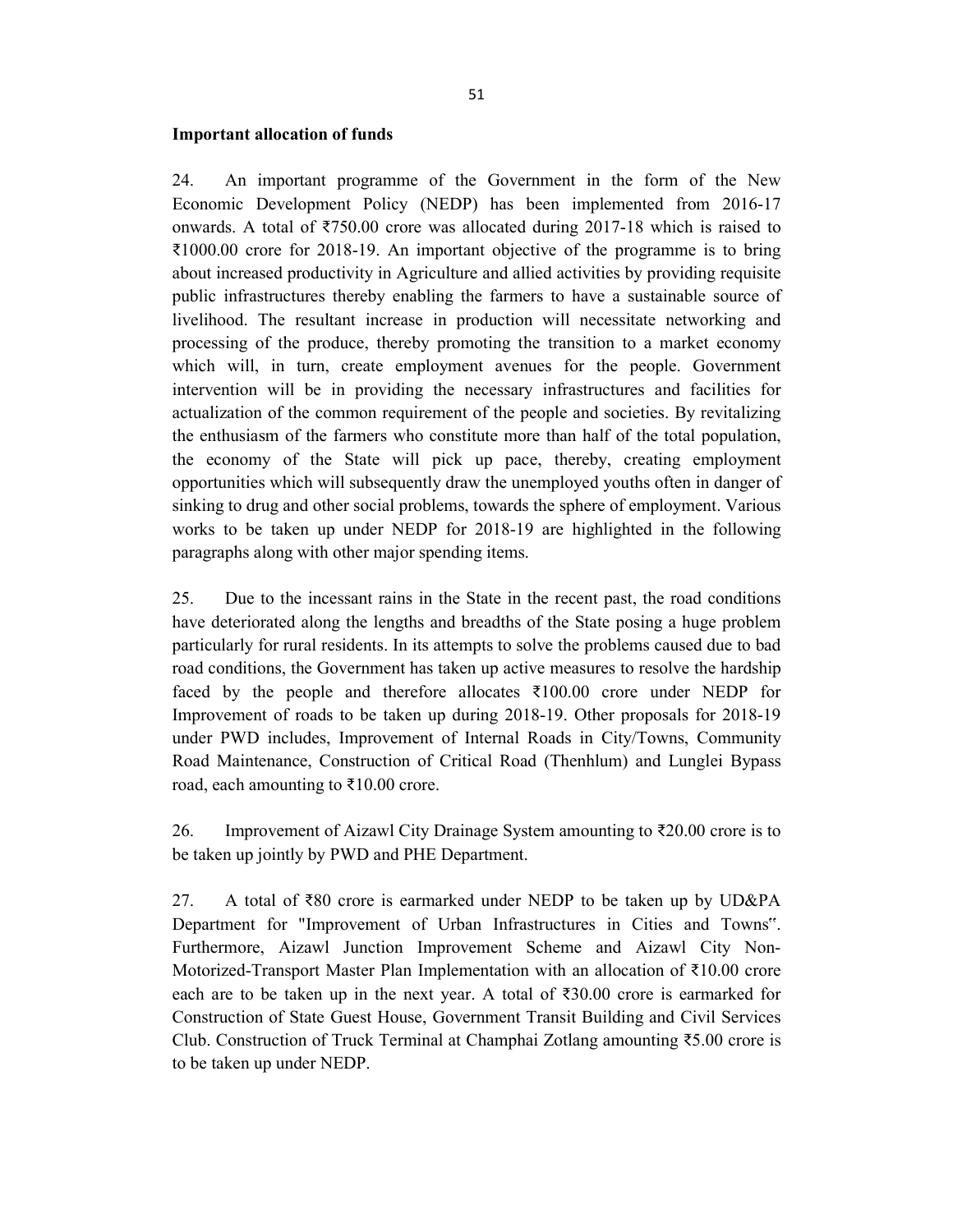28. During 2017-18, construction of houses for the underprivileged residents of rural areas under the Chief Minister"s Rural Housing Scheme was introduced with an allocation of ₹6.00 crore under NEDP. The Scheme is envisioned to cover more citizens during 2018-19 with a total allocation of  $\bar{\xi}$ 10.00 crore. In addition, a sum of ₹2.00 crore is set aside for taking up Rural Housing Support under Rural Development Department.

29. In line with the policy of the Central Government, Solar Power Projects are being taken up by the State Government. Vankal 60MW Mega Solar Park and Grid Connected Rooftop SPV Plant have been actively pursued by the Department. To ensure smooth progress of these projects, a total allocation of  $\overline{\epsilon}10.00$  crore is earmarked under NEDP for 2018-19.

30. In order to streamline the process of Treasury Computerization, the Government has taken initiatives for institution of the Integrated Financial Management Information System (IFMIS) which is to be completed within two years. This project once implemented will be hugely beneficial for monitoring and review of the fund flow through Treasuries. A total of ₹8.00 crore is earmarked under NEDP for realization of this project.

31. Apart from various works to be taken up under NEDP already highlighted, Construction of Lunglei Circuit House and Construction of Mizoram Board of School Education Building are to be taken up under NEDP with a total outlay of ₹10.00 crore each. A sum of ₹35.00 crore and ₹30.00 crore each are earmarked for Construction of Aizawl City Centre under Commerce & Industries Department and Construction of Agriculture Growth Centre under Agriculture Department respectively.

32. The Government has taken proactive steps for functioning of the Mizoram Institute of Medical Education & Research (MIMER). A sum of ₹14.82 crore is set aside to meet the necessary expenses for establishment of this Medical Institute. Furthermore, a sum of ₹20.00 crore is earmarked under NEDP for improvement of Referral Hospital at Falkawn which is to be the Base-Hospital for MIMER.

33. The implementation of the New Land Use Policy (NLUP) has yielded astounding results over the years. For continuation of the flagship programme, a sum of ₹80.00 crore is set aside during 2018-19. Out of the total allocation, a sum of ₹35.00 crore is earmarked to be taken up under NLUP-NEDP convergence. As per requirement, the allocation for NLUP may be further increased over and above the estimate for 2018-19.

34. In line with the recommendations of the Mizoram Road Fund Act, 2006 and the Mizoram Road Fund Rules, 2017, the Mizoram Road Fund Board has been constituted by the Government. A separate Secretariat has been established under the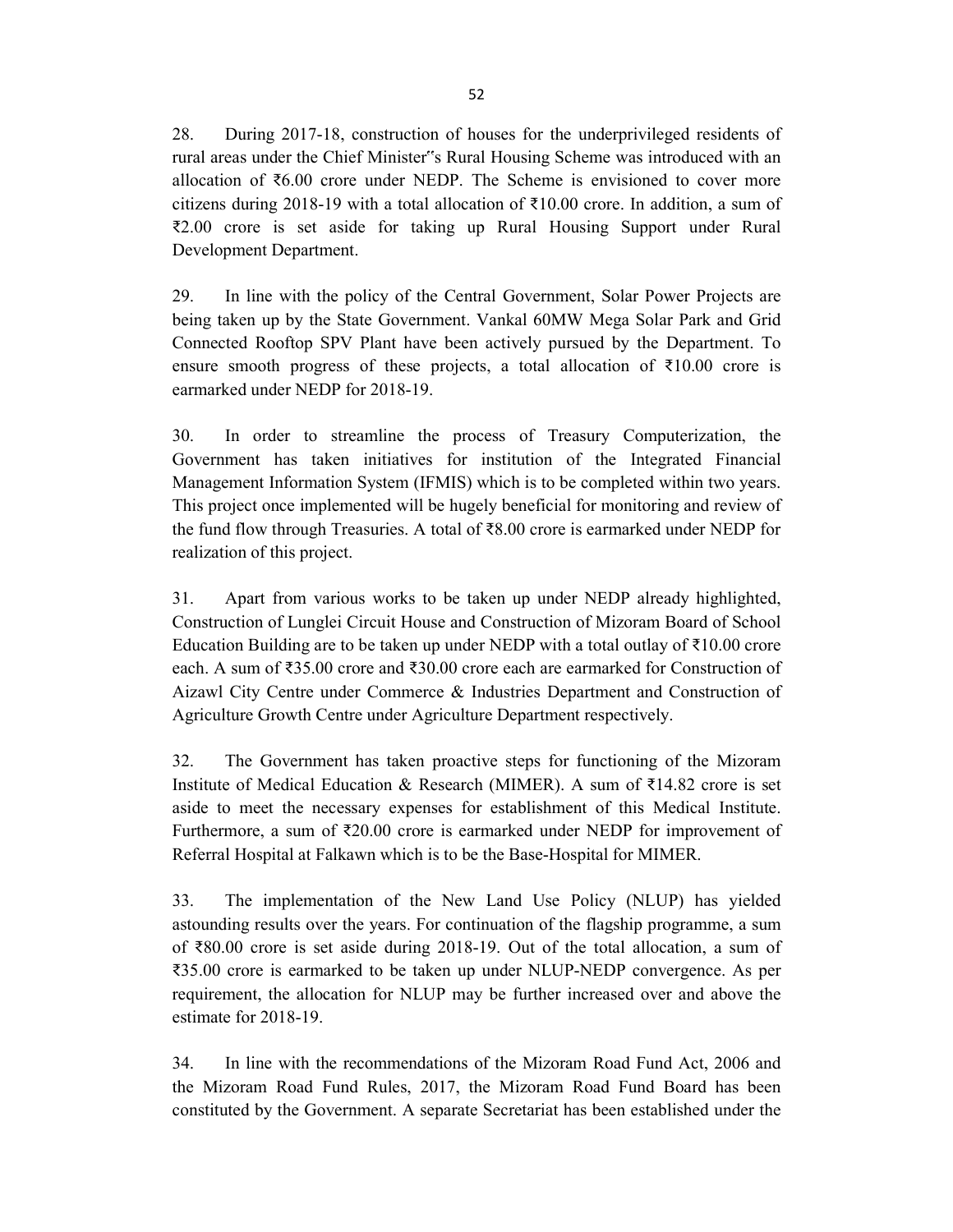State Road Fund Board and The State Road Fund Board is expected to bring about improved and innovative methods for better maintenance of State roads. A State Road Fund has been newly created with an allocation of ₹50.00 crore for the year 2018-19.

35. A new Budget Head under Sports & Youth Services Department is created for doling out grants to outstanding sports personalities of the State. This is a new initiative of the Government to promote employment through sports activities. Correspondingly, a sum of  $\text{\textdegree}0.30$  crore is put aside for the purpose.

36. Similarly, a separate Head of Accounts for purchase of Arms and Ammunitions for Police forces has also been created under Home Department. A total of ₹1.00 crore is earmarked for the same.

37. There are 3 (three) on-going projects under Externally Aided Projects namely Mizoram State Roads-II Regional Transport Connectivity Project (MSR IIRTCP), Improvement and Up-gradation of Serchhip to Buarpui Road and NERCCDIP under SIPMIU. A sum of ₹84.50 crore, ₹60.00 crore and ₹120.04 crore respectively are apportioned for taking up the above mentioned works during 2018-19.

38. The State Government has signed a project agreement with the International Fund for Agricultural Development (IFAD) for implementation of the programme "Fostering Climate Resilient Uphill Farming System (FOCUS)" under Externally Aided Projects. The strategy is aimed at increasing the rural poor"s access to agricultural technologies, natural resources, financial services and value chains by devolution of acquired knowledge and learning on poverty reduction and nutrition security. A total of ₹13.00 crore is allocated for initiation of the project which is to be implemented in 4 (four) districts namely Champhai, Kolasib, Serchhip and Mamit.

39. Rural Infrastructure Development Fund (RIDF) under NABARD has been availed by the State for taking up public infrastructure development works in rural areas. Development works such as construction and improvement of roads, drinking water projects, irrigation projects, Mini Hydel Projects, etc are being taken up by 8 Departments under RIDF. The area of operations is to be exponentially expanded to include 11 Departments under RIDF-XXIII. For smooth functioning of this programme, a total of ₹150.00 crore is set aside for 2018-19.

40. To facilitate smooth implementation of various Centrally Sponsored Schemes (CSS), I propose to allocate ₹150.00 crore as State Matching Share (SMS).

41. Service-wise distribution of total fund is indicated below: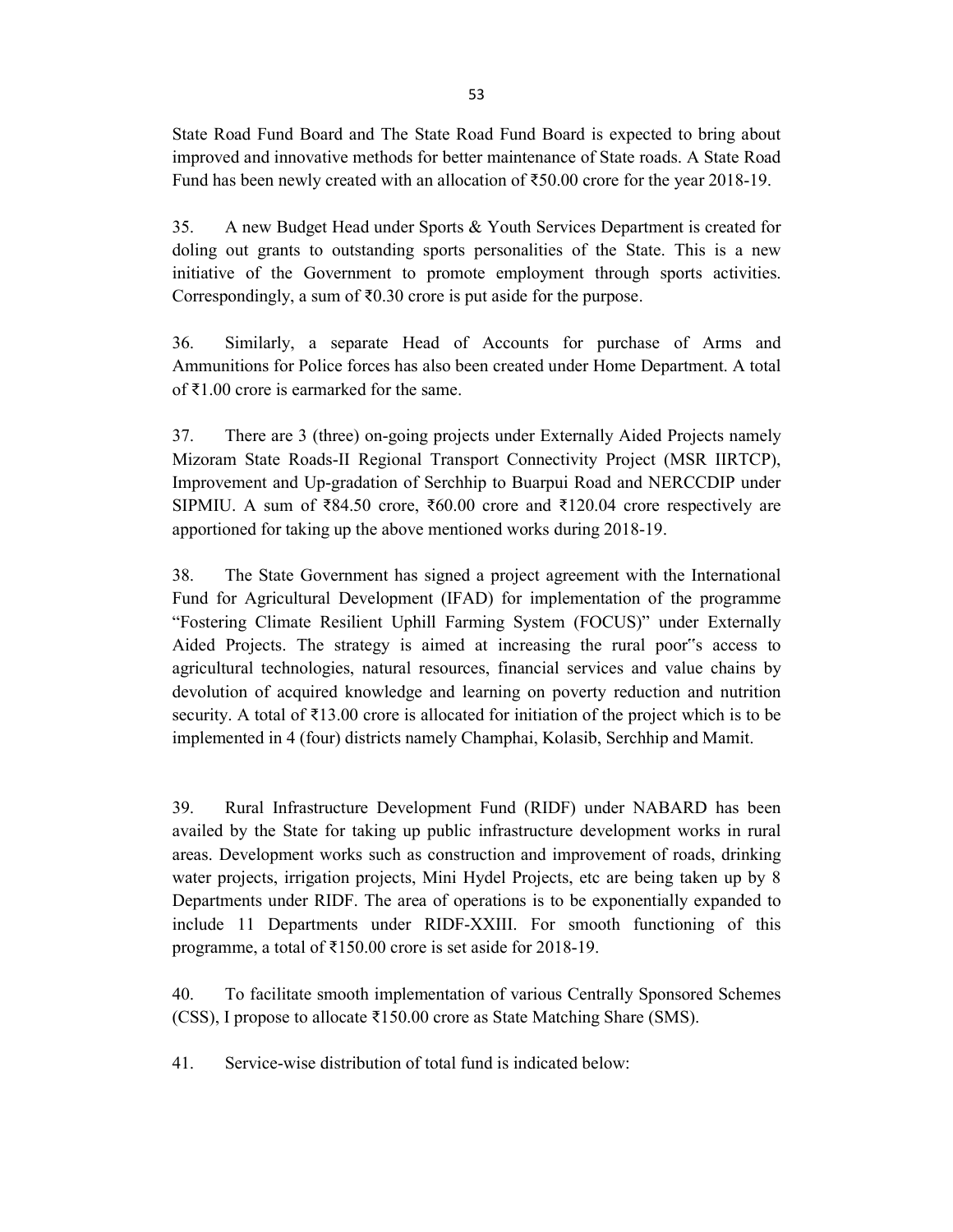*(a) Revenue Account*

|                     | (i)                                    | <b>General Services</b> |               |  | ₹2873.23 crore                     |
|---------------------|----------------------------------------|-------------------------|---------------|--|------------------------------------|
|                     | (i)                                    | Social Services         |               |  | ₹2491.45 crore                     |
|                     |                                        | (iii) Economic Services |               |  | ₹1816.94 crore                     |
| (b) Capital Account |                                        |                         |               |  |                                    |
|                     | (i)                                    | <b>General Services</b> |               |  | ₹954.50 crore                      |
|                     | (i <sub>1</sub> )                      | Social Services         |               |  | $\text{\textsterling}496.92$ crore |
|                     |                                        | (iii) Economic Services |               |  | ₹737.22 crore                      |
|                     | (c) Public Debt and Loans & Advances - |                         | ₹329.38 crore |  |                                    |

#### **Revenue Surplus and Fiscal Deficit**

42. Mr. Speaker Sir, it is impressed from the 2018-19 Budget Estimates that the State is anticipated to have a Revenue Surplus of  $\bar{\tau}$ 1729.81.00 crore. The Gross Fiscal Deficit is also estimated at  $\text{\textless} 263.50$  crore during the same period. As a percentage of the GSDP, the Revenue Surplus and Fiscal Deficit as per 2018-19(BE) is projected at 7.50 per cent and 1.14 per cent respectively.

### **IV. OUTSTANDING LIABILITIES OF THE STATE**

43. The total outstanding liabilities of the State for 2018-19 is estimated at ₹7887.04 crore which includes liabilities that arise on account of Market Borrowings (Market Loans and Power Bonds), Central Government Loans, Special Securities (NSSF), Loans from other Financial Institutions, Ways & Means Advances/Overdraft from RBI and Provident Fund (GPF, Insurance & Pension Fund). The overall liabilities of the State have progressively increased over the year which is estimated at ₹7177.99 crore in 2017-18 from a total of ₹5608.38 crore during 2013-14. The looming risk factored by rapid accumulation of liabilities is alleviated by the robust growth of the State"s economy during the last few years. The debt to GSDP of the State has declined from 54.46 per cent during 2016-17 to 40.87 per cent for the year 2017-18 (BE).

#### **CONCLUSION**

44. Being a Government of the people, the State Government aspires to take up development works in the best interest of the general population. Even though the revenues generated from providing services to the people such as water tariff, power